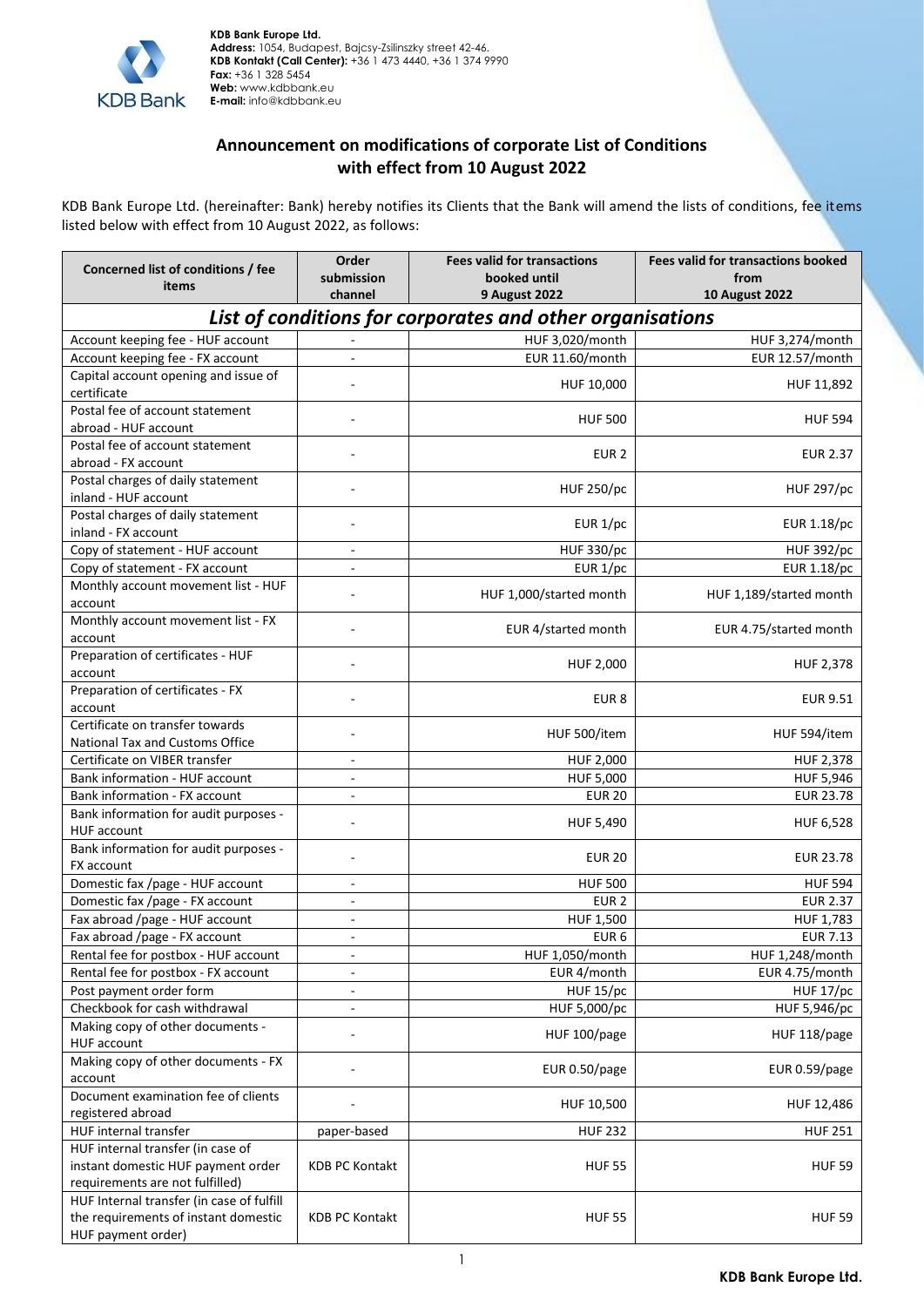

| Concerned list of conditions / fee                                             | Order<br>submission   | <b>Fees valid for transactions</b><br>booked until | <b>Fees valid for transactions booked</b><br>from |
|--------------------------------------------------------------------------------|-----------------------|----------------------------------------------------|---------------------------------------------------|
| items                                                                          | channel               | <b>9 August 2022</b>                               | <b>10 August 2022</b>                             |
| HUF internal transfer (in case of                                              |                       |                                                    |                                                   |
| instant domestic HUF payment order<br>requirements are not fulfilled)          | <b>KDB NetBank</b>    | <b>HUF 16</b>                                      | <b>HUF 17</b>                                     |
| HUF Internal transfer (in case of fulfill                                      |                       |                                                    |                                                   |
| the requirements of instant domestic                                           | <b>KDB NetBank</b>    | <b>HUF 16</b>                                      | <b>HUF 17</b>                                     |
| HUF payment order)                                                             |                       |                                                    |                                                   |
| HUF transfer between own accounts                                              | paper-based           | <b>HUF 114</b>                                     | <b>HUF 123</b>                                    |
| HUF transfer between own accounts<br>(in case of instant domestic HUF          | <b>KDB NetBank</b>    | <b>HUF 17</b>                                      | <b>HUF 18</b>                                     |
| payment order requirements are not<br>fulfilled)                               |                       |                                                    |                                                   |
| HUF transfer between own accounts<br>(in case of fulfill the requirements of   | <b>KDB NetBank</b>    | <b>HUF 17</b>                                      | <b>HUF 18</b>                                     |
| instant domestic HUF payment order)                                            |                       |                                                    |                                                   |
| HUF transfer between own accounts                                              |                       |                                                    |                                                   |
| (in case of instant domestic HUF<br>payment order requirements are not         | <b>KDB PC Kontakt</b> | <b>HUF 17</b>                                      | <b>HUF 18</b>                                     |
| fulfilled)<br>HUF transfer between own accounts                                |                       |                                                    |                                                   |
| (in case of fulfill the requirements of                                        | <b>KDB PC Kontakt</b> | <b>HUF 17</b>                                      | <b>HUF 18</b>                                     |
| instant domestic HUF payment order)<br>FX internal transfer                    | paper-based           | EUR 16.90                                          | <b>EUR 18.32</b>                                  |
| FX internal transfer                                                           | <b>KDB PC Kontakt</b> | EUR 16.90                                          | <b>EUR 18.32</b>                                  |
| FX internal transfer                                                           | <b>KDB NetBank</b>    | <b>EUR 4.40</b>                                    | <b>EUR 4.77</b>                                   |
| FX transfer between own accounts                                               | paper-based           | <b>EUR 1.10</b>                                    | <b>EUR 1.19</b>                                   |
| FX transfer between own accounts                                               | <b>KDB PC Kontakt</b> | <b>EUR 0.05</b>                                    | <b>EUR 0.06</b>                                   |
| FX transfer between own accounts                                               | <b>KDB NetBank</b>    | <b>EUR 0.05</b>                                    | <b>EUR 0.06</b>                                   |
| HUF transfer to other domestic bank                                            | paper-based           | 0.31% min. HUF 287<br>max. HUF 42,091              | 0.336% min. HUF 311<br>max. HUF 45,643            |
| HUF transfer to other domestic bank                                            |                       |                                                    |                                                   |
| (in case of instant domestic HUF                                               | <b>KDB NetBank</b>    | 0.32% min. HUF 257                                 | 0.347% min. HUF 278                               |
| payment order requirements are not<br>fulfilled)                               |                       | max. HUF 17,722                                    | max. HUF 19,217                                   |
| HUF transfer to other domestic bank                                            |                       | 0.32% min. HUF 257                                 | 0.347% min. HUF 278                               |
| (in case of fulfill the requirements of<br>instant domestic HUF payment order) | <b>KDB NetBank</b>    | max. HUF 17,722                                    | max. HUF 19,217                                   |
| HUF transfer to other domestic bank                                            |                       |                                                    |                                                   |
| (in case of instant domestic HUF                                               | <b>KDB PC Kontakt</b> | 0.32% min. HUF 257                                 | 0.347% min. HUF 278                               |
| payment order requirements are not<br>fulfilled)                               |                       | max. HUF 17,722                                    | max. HUF 19,217                                   |
| HUF transfer to other domestic bank                                            |                       |                                                    |                                                   |
| (in case of fulfill the requirements of                                        | <b>KDB PC Kontakt</b> | 0.32% min. HUF 257                                 | 0.347% min. HUF 278                               |
| instant domestic HUF payment order)                                            |                       | max. HUF 17,722                                    | max. HUF 19,217                                   |
| Modification, revocation and recall of<br>transfer order (except VIBER)        |                       | HUF 3,324/pc                                       | HUF 3,604/pc                                      |
| <b>VIBER transfer</b>                                                          | paper-based           | 0.55% min. HUF 11,050<br>max. HUF 110,500          | 0.596% min. HUF 11,982<br>max. HUF 119,826        |
|                                                                                | <b>KDB NetBank</b>    | 0.38% min. HUF 11,050                              | 0.412% min. HUF 11,982                            |
| <b>VIBER transfer</b>                                                          |                       | max. HUF 110,500                                   | max. HUF 119,826                                  |
| <b>VIBER transfer</b>                                                          | <b>KDB PC Kontakt</b> | 0.38% min. HUF 11,050<br>max. HUF 110,500          | 0.412% min. HUF 11,982<br>max. HUF 119,826        |
| HUF transfer abroad                                                            | paper-based           | 0.55% min. HUF 11,050<br>max. HUF 110,500          | 0.596% min. HUF 11,982<br>max. HUF 119,826        |
| FX transfer to other bank (except EUR                                          |                       |                                                    |                                                   |
| transfer to account kept with other                                            | paper-based           | 0.26% min. EUR 22<br>max. EUR 310                  | 0.281% min. EUR 23.85<br>max. EUR 336.16          |
| bank to other EEA country)                                                     |                       |                                                    |                                                   |
| FX transfer to other bank (except EUR                                          |                       | 0.26% min. EUR 22                                  | 0.281% min. EUR 23.85                             |
| transfer to account kept with other<br>bank to other EEA country)              | <b>KDB PC Kontakt</b> | max. EUR 310                                       | max. EUR 336.16                                   |
|                                                                                |                       |                                                    |                                                   |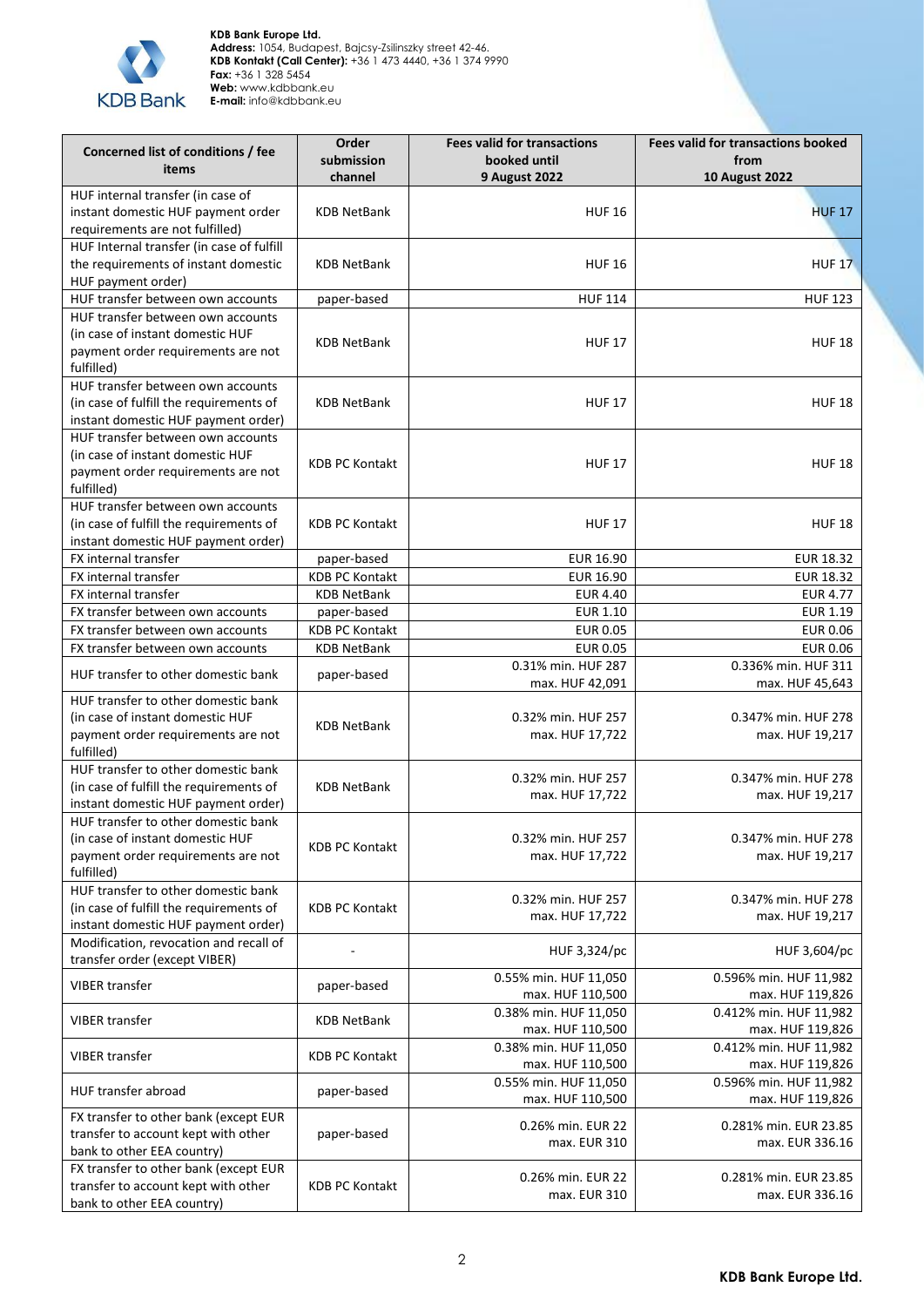

| Concerned list of conditions / fee<br>items                                                                                                                                                  | Order<br>submission<br>channel | <b>Fees valid for transactions</b><br>booked until<br><b>9 August 2022</b> | <b>Fees valid for transactions booked</b><br>from<br><b>10 August 2022</b> |
|----------------------------------------------------------------------------------------------------------------------------------------------------------------------------------------------|--------------------------------|----------------------------------------------------------------------------|----------------------------------------------------------------------------|
| FX transfer to other bank (except EUR                                                                                                                                                        |                                |                                                                            |                                                                            |
| transfer to account kept with other<br>bank to other EEA country)                                                                                                                            | <b>KDB NetBank</b>             | 0.23% min. EUR 10<br>max. EUR 132                                          | 0.249% min. EUR 10.84<br>max. EUR 143.14                                   |
| EUR transfer to account kept with<br>other bank in other EEA country                                                                                                                         | paper-based                    | 0.26% min. HUF 287<br>max. HUF 42,091                                      | 0.281% min. HUF 311<br>max. HUF 45,643                                     |
| EUR transfer to account kept with<br>other bank in other EEA country                                                                                                                         | <b>KDB PC Kontakt</b>          | 0.26% min. HUF 257<br>max. HUF 17,722                                      | 0.281% min. HUF 278<br>max. HUF 19,217                                     |
| EUR transfer to account kept with<br>other bank in other EEA country                                                                                                                         | <b>KDB NetBank</b>             | 0.23% min. HUF 257<br>max. HUF 17,722                                      | 0.249% min. HUF 278<br>max. HUF 19,217                                     |
| Charge calculated by foreign bank (in<br>case of bearing correspondent bank's<br>charges)                                                                                                    |                                | Effective cost<br>min. EUR 22                                              | Effective cost<br>min. EUR 23.85                                           |
| Subsequent data modification or<br>revocation                                                                                                                                                | ÷,                             | <b>EUR 22</b>                                                              | <b>EUR 23.85</b>                                                           |
| Data supply in case of incomplete<br>payment order                                                                                                                                           |                                | <b>EUR 22</b>                                                              | <b>EUR 23.85</b>                                                           |
| In case of FX payment order - which is<br>not considered as SEPA payment - to<br>EU member states when IBAN<br>account no. and BIC (SWIFT) are not<br>indicated extra charge by foreign Bank |                                | Min. EUR 11                                                                | Min. EUR 11.92                                                             |
| Extra charge of urgent fulfilment                                                                                                                                                            | $\blacksquare$                 | <b>EUR 22</b>                                                              | <b>EUR 23.85</b>                                                           |
| Cross border internal transfer - HUF<br>transfer                                                                                                                                             | paper-based                    | <b>HUF 331</b>                                                             | <b>HUF 358</b>                                                             |
| Cross border internal transfer - HUF<br>transfer                                                                                                                                             | <b>KDB NetBank</b>             | <b>HUF 88</b>                                                              | <b>HUF 95</b>                                                              |
| Cross border internal transfer - HUF<br>transfer                                                                                                                                             | <b>KDB PC Kontakt</b>          | <b>HUF 88</b>                                                              | <b>HUF 95</b>                                                              |
| Cross border internal transfer - FX<br>transfer (except EUR)                                                                                                                                 | paper-based                    | <b>EUR 1.10</b>                                                            | <b>EUR 1.19</b>                                                            |
| Cross border internal transfer - FX<br>transfer (except EUR)                                                                                                                                 | <b>KDB NetBank</b>             | <b>EUR 0.27</b>                                                            | <b>EUR 0.29</b>                                                            |
| Cross border internal transfer - FX<br>transfer (except EUR)                                                                                                                                 | <b>KDB PC Kontakt</b>          | <b>EUR 0.27</b>                                                            | <b>EUR 0.29</b>                                                            |
| Cross border internal transfer - EUR<br>transfer                                                                                                                                             | paper-based                    | <b>HUF 331</b>                                                             | <b>HUF 358</b>                                                             |
| Cross border internal transfer - EUR<br>transfer                                                                                                                                             | <b>KDB NetBank</b>             | <b>HUF 88</b>                                                              | <b>HUF 95</b>                                                              |
| Cross border internal transfer - EUR<br>transfer                                                                                                                                             | <b>KDB PC Kontakt</b>          | <b>HUF 88</b>                                                              | <b>HUF 95</b>                                                              |
| Data supply in case of incomplete<br>payment order                                                                                                                                           |                                | <b>EUR 11</b>                                                              | EUR 11.92                                                                  |
| Modification, revocation before<br>processing                                                                                                                                                |                                | <b>EUR 22</b>                                                              | <b>EUR 23.85</b>                                                           |
| Door-to-door payment order - paper-<br>based and via KDB NetBank                                                                                                                             |                                | 0.22% min. HUF 552 + Post cost                                             | 0.238% min. HUF 598 + Post cost                                            |
| Credit of postal payment order                                                                                                                                                               |                                | <b>HUF 382</b>                                                             | <b>HUF 414</b>                                                             |
| Fulfilment of domestic HUF standing                                                                                                                                                          | paper-based                    | 0.32% min. HUF 165                                                         | 0.347% min. HUF 178                                                        |
| order                                                                                                                                                                                        |                                | max. HUF 110,766                                                           | max. HUF 120,114                                                           |
| Fulfilment of domestic HUF standing<br>order                                                                                                                                                 | <b>KDB NetBank</b>             | 0.32% min. HUF 165<br>max. HUF 16,614                                      | 0.347% min. HUF 178<br>max. HUF 18,016                                     |
| Fulfilment of domestic HUF standing                                                                                                                                                          | <b>KDB PC Kontakt</b>          | 0.32% min. HUF 165                                                         | 0.347% min. HUF 178                                                        |
| order<br>Standing order<br>modification/revocation on KDB<br>NetBank                                                                                                                         | <b>KDB NetBank</b>             | max. HUF 16,614<br><b>HUF 20</b>                                           | max. HUF 18,016<br><b>HUF 23</b>                                           |
| Set up hold funds via KDB NetBank                                                                                                                                                            | <b>KDB NetBank</b>             | <b>HUF40</b>                                                               | <b>HUF47</b>                                                               |
| Hold funds cancellation via KDB<br>NetBank                                                                                                                                                   | <b>KDB NetBank</b>             | <b>HUF 40</b>                                                              | <b>HUF47</b>                                                               |
|                                                                                                                                                                                              |                                |                                                                            |                                                                            |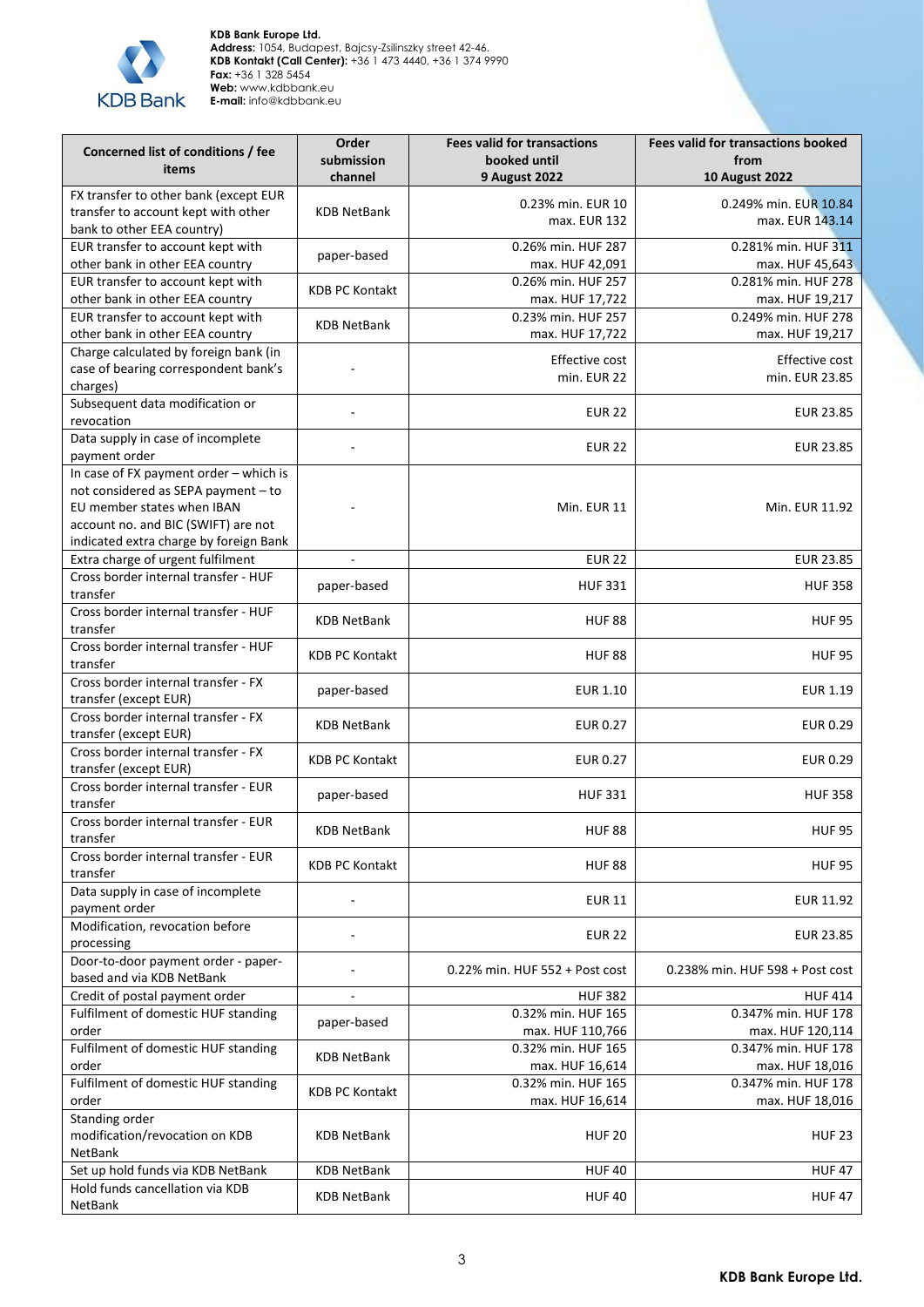

| Concerned list of conditions / fee<br>items                                                                         | Order<br>submission<br>channel | <b>Fees valid for transactions</b><br>booked until<br><b>9 August 2022</b> | <b>Fees valid for transactions booked</b><br>from<br><b>10 August 2022</b> |
|---------------------------------------------------------------------------------------------------------------------|--------------------------------|----------------------------------------------------------------------------|----------------------------------------------------------------------------|
| Domestic HUF group transfer - Within<br><b>KDB Bank</b>                                                             | <b>KDB NetBank</b>             | HUF 16/item                                                                | HUF 17/item                                                                |
| Domestic HUF group transfer - To<br>other bank                                                                      | <b>KDB NetBank</b>             | 0.10% min. HUF 60/item                                                     | 0.108% min. HUF 65/item                                                    |
| Domestic HUF group transfer - Within<br><b>KDB Bank</b>                                                             | <b>KDB PC Kontakt</b>          | HUF 16/item                                                                | HUF 17/item                                                                |
| Domestic HUF group transfer - To<br>other bank                                                                      | <b>KDB PC Kontakt</b>          | 0.10% min. HUF 60/item                                                     | 0.108% min. HUF 65/item                                                    |
| Fulfilment of direct debit                                                                                          | <b>KDB NetBank</b>             | HUF 40/item                                                                | HUF 47/item                                                                |
| Fulfilment of authorization on direct<br>debit (e.g. payment of utility bills) -<br>paper-based and via KDB NetBank |                                | HUF 42/item                                                                | HUF 49/item                                                                |
| Modification or revocation of<br>authorization of direct debit                                                      | <b>KDB NetBank</b>             | <b>HUF 100</b>                                                             | <b>HUF 118</b>                                                             |
| Initiation of collection order based on<br>authorization letter                                                     |                                | <b>HUF 828/pc</b>                                                          | <b>HUF 897/pc</b>                                                          |
| Registration fee of authorization<br>letter                                                                         |                                | <b>HUF 828/pc</b>                                                          | <b>HUF 897/pc</b>                                                          |
| Initiation of official transfer/<br>collection order with execution<br>purpose                                      |                                | HUF 2,216                                                                  | HUF 2,403                                                                  |
| <b>Initiation of Promissory Note</b><br>collection                                                                  |                                | HUF 2,216                                                                  | HUF 2,403                                                                  |
| KDB PC Kontakt Midi - monthly fee                                                                                   | $\blacksquare$                 | <b>HUF 1,439+VAT</b>                                                       | <b>HUF 1,557+VAT</b>                                                       |
| KDB PC Kontakt - contracting fee                                                                                    | $\blacksquare$                 | <b>HUF 8,866+VAT</b>                                                       | <b>HUF 9,586+VAT</b>                                                       |
| KDB PC Kontakt - monthly fee                                                                                        | $\overline{\phantom{a}}$       | <b>HUF 2,771+VAT</b>                                                       | <b>HUF 2,995+VAT</b>                                                       |
| Full SMS service (credits and debits)                                                                               | $\overline{\phantom{a}}$       | HUF 1,439/month                                                            | HUF 1,557/month                                                            |
| Mini SMS service (only debits)                                                                                      | L.                             | HUF 1,105/month                                                            | HUF 1,198/month                                                            |
| Authentication tool (ViCA) registration<br>fee - normal fee                                                         | ä,                             | HUF 1,500                                                                  | HUF 1,719                                                                  |
| Replacement of authentication tool<br>(ViCA) (request for new registration<br>password) - normal fee                |                                | HUF 1,500                                                                  | HUF 1,719                                                                  |
| Reactivation of blocked<br>authentication tool (ViCA) due to the<br>user's fault - normal fee                       |                                | <b>HUF 1,500</b>                                                           | HUF 1,719                                                                  |
| HUF cash deposit                                                                                                    | $\sim$                         | 0.05% min. HUF 200                                                         | 0.059% min. HUF 237                                                        |
| HUF cash withdrawal                                                                                                 |                                | 0.54% min. HUF 300                                                         | 0.642% min. HUF 356                                                        |
|                                                                                                                     |                                | max. HUF 36,000                                                            | max. HUF 42,811                                                            |
| USD/EUR cash withdrawal                                                                                             | $\frac{1}{2}$                  | 0.80% min. EUR 2                                                           | 0.951% min. EUR 2.37                                                       |
| CHF/GBP cash withdrawal                                                                                             |                                | 0.95% min. EUR 2                                                           | 1.129% min. EUR 2.37                                                       |
| Extra charge of urgent case - HUF<br>withdrawal                                                                     | $\overline{a}$                 | 0.20%                                                                      | 0.237%                                                                     |
| Extra charge of urgent case - FX<br>withdrawal                                                                      | ÷,                             | 0.50%                                                                      | 0.594%                                                                     |
| Business - Card issuance fee                                                                                        | ÷,                             | HUF 13,500                                                                 | HUF 16,054                                                                 |
| Business - Yearly fee from the 2nd<br>year                                                                          |                                | HUF 13,500                                                                 | HUF 16,054                                                                 |
| Postal charges of bankcard / PIN code<br>to inland                                                                  |                                | <b>HUF 940</b>                                                             | HUF 1,019                                                                  |
| Storage of bankcard / PIN code<br>(monthly)                                                                         |                                | HUF 200/month                                                              | HUF 237/month                                                              |
| Charges of repeated posting of<br>bankcard / PIN code                                                               | ä,                             | HUF 1,000                                                                  | HUF 1,189                                                                  |
| Card reissue fee                                                                                                    | $\sim$                         | HUF 2,000                                                                  | <b>HUF 2,378</b>                                                           |
| Reprint of PIN code                                                                                                 | ÷,                             | <b>HUF 500</b>                                                             | <b>HUF 594</b>                                                             |
| Card emergency issuance fee                                                                                         | $\overline{\phantom{a}}$       | <b>HUF 3,500</b>                                                           | HUF 4,162                                                                  |
| Cash withdrawal in own ATM                                                                                          | $\Box$                         | HUF 200 + 0.20% min. HUF 400                                               | HUF 237 + 0.237% min. HUF 475                                              |
| Cash withdrawal in other domestic<br>ATM                                                                            |                                | HUF 200 + 0.20% min. HUF 600                                               | HUF 237 + 0.237% min. HUF 713                                              |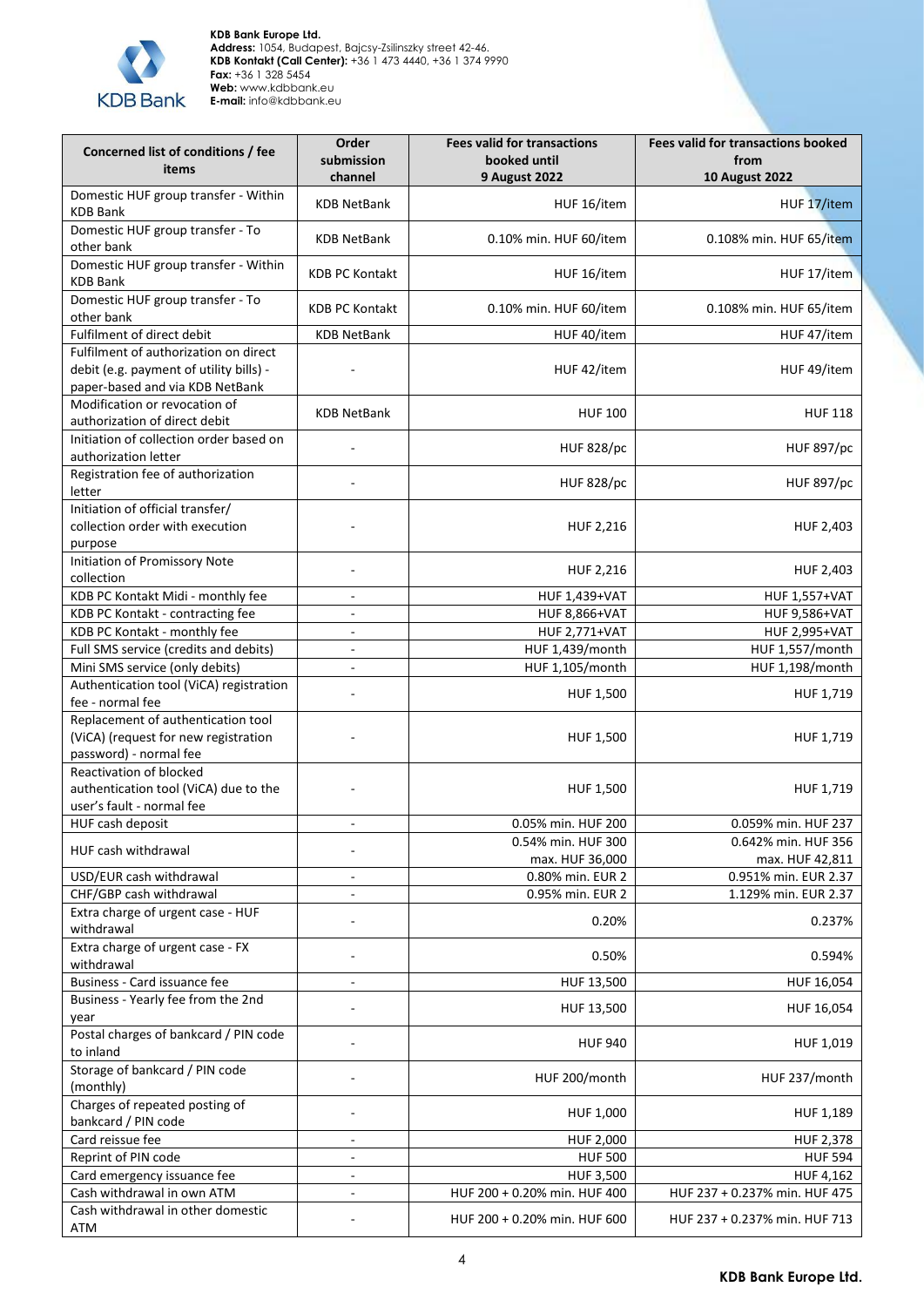

| Concerned list of conditions / fee<br>items                                                   | Order<br>submission<br>channel | <b>Fees valid for transactions</b><br>booked until<br><b>9 August 2022</b> | <b>Fees valid for transactions booked</b><br>from<br><b>10 August 2022</b> |
|-----------------------------------------------------------------------------------------------|--------------------------------|----------------------------------------------------------------------------|----------------------------------------------------------------------------|
| Cash withdrawal abroad in ATM                                                                 |                                |                                                                            |                                                                            |
| (except EUR cash withdrawal abroad                                                            |                                | HUF 1,200 + 0.10%                                                          | $1,427 + 0.118%$                                                           |
| in EEA country in ATM)                                                                        |                                |                                                                            |                                                                            |
| EUR cash withdrawal abroad in EEA<br>country in ATM                                           |                                | HUF 200 + 0.20% min. HUF 600                                               | HUF 237 + 0.237% min. HUF 713                                              |
| Limit modification fee                                                                        | $\sim$                         | <b>HUF 150</b>                                                             | <b>HUF 178</b>                                                             |
| Balance inquiry in Hungary                                                                    | $\overline{a}$                 | <b>HUF 50</b>                                                              | <b>HUF 59</b>                                                              |
| Cash withdrawal on POS in other bank<br>or Post office                                        |                                | HUF 300 + 0.50% min. HUF 500                                               | HUF 356 + 0.594% min. HUF 594                                              |
| Cash withdrawal abroad on POS<br>(except EUR cash withdrawal abroad<br>in EEA country on POS) |                                | HUF 2,000 + 0.10%                                                          | HUF $2,378 + 0.118%$                                                       |
| EUR cash withdrawal abroad in EEA<br>country on POS                                           |                                | HUF 300 + 0.50% min. HUF 500                                               | HUF 356 + 0.594% min. HUF 594                                              |
| Emergency card replacement                                                                    | $\overline{a}$                 | <b>EUR 220</b>                                                             | EUR 261.62                                                                 |
| Emergency cash advance                                                                        |                                | <b>EUR 170</b><br>(max. 1,000 USD can be taken)                            | EUR 202.16<br>(max. USD 1,000 can be taken)                                |
| Receding from emergency card                                                                  |                                |                                                                            | <b>EUR 65.4</b>                                                            |
| replacement or cash withdrawal<br>Copy of sales receipt                                       | $\sim$                         | <b>EUR 55</b><br>HUF 5,000                                                 | HUF 5,946                                                                  |
|                                                                                               |                                |                                                                            |                                                                            |
|                                                                                               |                                | Micro 4 account package                                                    |                                                                            |
| Package keeping fee                                                                           |                                | <b>HUF 514</b>                                                             | <b>HUF 557</b>                                                             |
| Fee of account package type change                                                            | $\overline{\phantom{a}}$       | HUF 3,020<br>0.71%, min. HUF 491                                           | HUF 3,274                                                                  |
| HUF transfer to other domestic bank                                                           | paper-based                    | max. HUF 49,229                                                            | 0.769%, min. HUF 532<br>max. HUF 53,383                                    |
| HUF transfer to other domestic bank                                                           |                                |                                                                            |                                                                            |
| (in case of instant domestic HUF                                                              | <b>KDB PC Kontakt</b>          | 0.71%, min. HUF 491                                                        | 0.769%, min. HUF 532                                                       |
| payment order requirements are not<br>fulfilled)                                              |                                | max. HUF 49,229                                                            | max. HUF 53,383                                                            |
| HUF transfer to other domestic bank                                                           |                                | 0.71%, min. HUF 491                                                        | 0.769%, min. HUF 532                                                       |
| (in case of fulfill the requirements of                                                       | <b>KDB PC Kontakt</b>          | max. HUF 49,229                                                            | max. HUF 53,383                                                            |
| instant domestic HUF payment order)                                                           |                                |                                                                            |                                                                            |
| HUF transfer to other domestic bank                                                           |                                |                                                                            |                                                                            |
| (in case of instant domestic HUF<br>payment order requirements are not<br>fulfilled)          | <b>KDB NetBank</b>             | 0.71%, min. HUF 269<br>max. HUF 49,229                                     | 0.769%, min. HUF 291<br>max. HUF 53,383                                    |
| HUF transfer to other domestic bank                                                           |                                | 0.71%, min. HUF 269                                                        | 0.769%, min. HUF 291                                                       |
| (in case of fulfill the requirements of<br>instant domestic HUF payment order)                | <b>KDB NetBank</b>             | max. HUF 49,229                                                            | max. HUF 53,383                                                            |
| VISA Business debit card annual fee                                                           |                                | <b>HUF 4,444</b>                                                           | <b>HUF 5,284</b>                                                           |
| (optional)                                                                                    |                                | <b>Electronic 5 account package</b>                                        |                                                                            |
| Package keeping fee                                                                           |                                | HUF 6,507                                                                  | HUF 7,056                                                                  |
| Fee of account package type change                                                            | $\overline{a}$                 | HUF 3,020                                                                  | <b>HUF 3,274</b>                                                           |
| HUF transfer to other domestic bank                                                           | paper-based                    | 0.74%, min. HUF 614<br>max. HUF 61,536                                     | 0.802%, min. HUF 665<br>max. HUF 66,729                                    |
| HUF transfer to other domestic bank                                                           |                                |                                                                            |                                                                            |
| (in case of instant domestic HUF                                                              |                                | 0.39%, min. HUF 60                                                         | 0.422%, min. HUF 65                                                        |
| payment order requirements are not<br>fulfilled)                                              | <b>KDB PC Kontakt</b>          | max. HUF 6,153                                                             | max. HUF 6,672                                                             |
| HUF transfer to other domestic bank                                                           |                                | 0.39%, min. HUF 60                                                         | 0.422%, min. HUF 65                                                        |
| (in case of fulfill the requirements of                                                       | <b>KDB PC Kontakt</b>          | max. HUF 6,153                                                             | max. HUF 6,672                                                             |
| instant domestic HUF payment order)<br>HUF transfer to other domestic bank                    |                                |                                                                            |                                                                            |
| (in case of instant domestic HUF                                                              |                                | 0.39%, min. HUF 60                                                         | 0.422%, min. HUF 65                                                        |
| payment order requirements are not                                                            | KDB NetBank                    | max. HUF 6,153                                                             | max. HUF 6,672                                                             |
| fulfilled)                                                                                    |                                |                                                                            |                                                                            |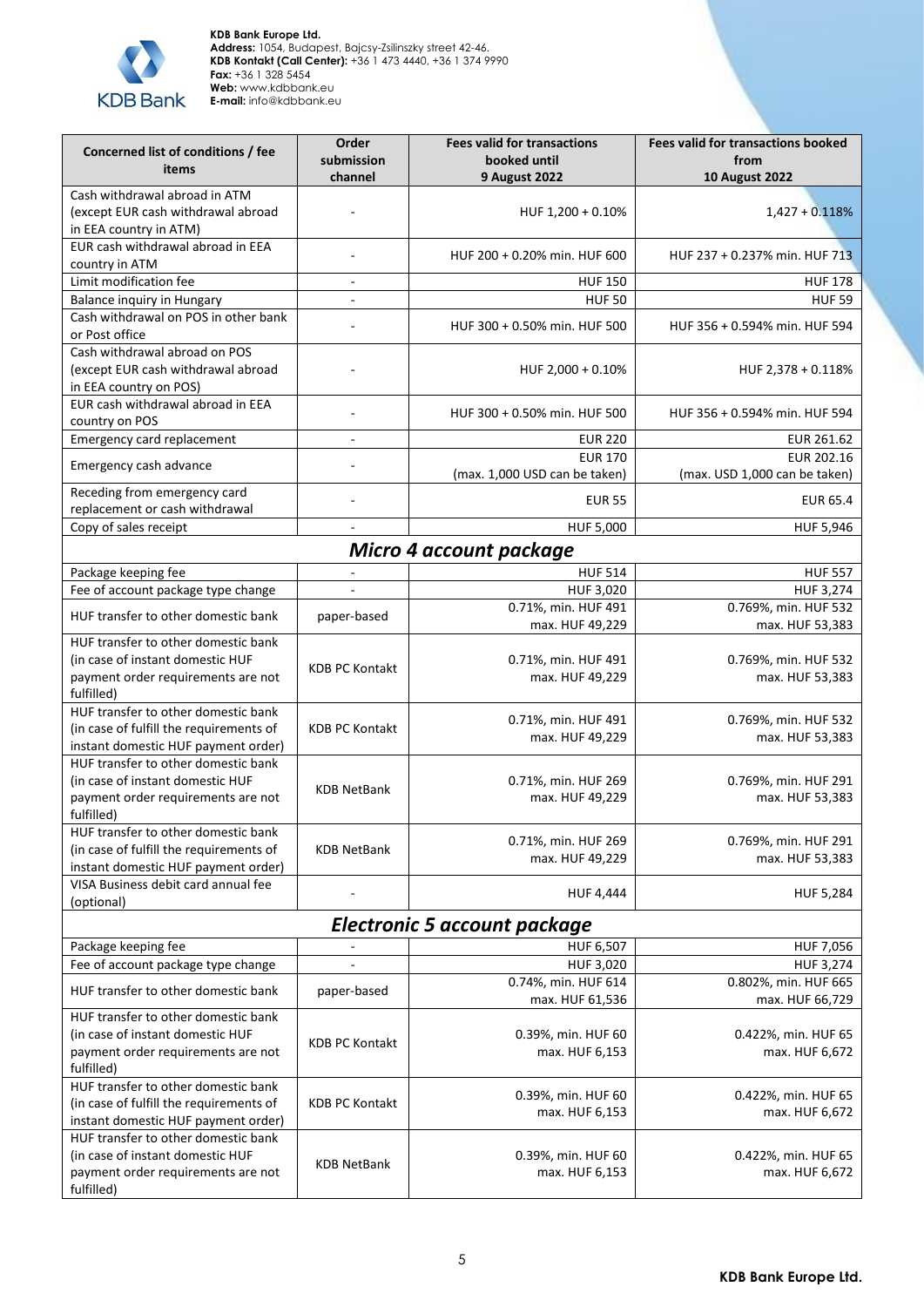

**KDB Bank Europe Ltd. Address:** 1054, Budapest, Bajcsy-Zsilinszky street 42-46. **KDB Kontakt (Call Center):** +36 1 473 4440, +36 1 374 9990 **Fax:** +36 1 328 5454 **Web:** www.kdbbank.eu **E-mail:** info@kdbbank.eu

| Concerned list of conditions / fee<br>items                                                                           | Order<br>submission<br>channel | <b>Fees valid for transactions</b><br>booked until<br><b>9 August 2022</b> | <b>Fees valid for transactions booked</b><br>from<br><b>10 August 2022</b> |
|-----------------------------------------------------------------------------------------------------------------------|--------------------------------|----------------------------------------------------------------------------|----------------------------------------------------------------------------|
| HUF transfer to other domestic bank<br>(in case of fulfill the requirements of<br>instant domestic HUF payment order) | <b>KDB NetBank</b>             | 0.39%, min. HUF 60<br>max. HUF 6,153                                       | 0.422%, min. HUF 65<br>max. HUF 6,672                                      |
| List of conditions of KDB Basic account package for corporates and other organisations                                |                                |                                                                            |                                                                            |
| Account keeping fee - HUF account                                                                                     | $\blacksquare$                 | HUF 3,020/month                                                            | HUF 3,274/month                                                            |
| Account keeping fee - FX account                                                                                      |                                | EUR 11.60/month                                                            | EUR 12.57/month                                                            |
| Capital account opening and issue of<br>certificate                                                                   |                                | HUF 10,000                                                                 | HUF 11,892                                                                 |
| Postal fee of account statement<br>abroad - HUF account                                                               |                                | <b>HUF 500</b>                                                             | <b>HUF 594</b>                                                             |
| Postal fee of account statement<br>abroad - FX account                                                                |                                | EUR <sub>2</sub>                                                           | <b>EUR 2.37</b>                                                            |
| Postal charges of daily statement<br>inland - HUF account                                                             |                                | <b>HUF 250/pc</b>                                                          | <b>HUF 297/pc</b>                                                          |
| Postal charges of daily statement<br>inland - FX account                                                              |                                | EUR 1/pc                                                                   | EUR 1.18/pc                                                                |
| Copy of statement - HUF account                                                                                       | $\blacksquare$                 | <b>HUF 330/pc</b>                                                          | <b>HUF 392/pc</b>                                                          |
| Copy of statement - FX account                                                                                        | $\blacksquare$                 | EUR 1/pc                                                                   | EUR 1.18/pc                                                                |
| Monthly account movement list - HUF<br>account                                                                        |                                | HUF 1,000/started month                                                    | HUF 1,189/started month                                                    |
| Monthly account movement list - FX<br>account                                                                         |                                | EUR 4/started month                                                        | EUR 4.75/started month                                                     |
| Preparation of certificates - HUF<br>account                                                                          |                                | HUF 2,000                                                                  | HUF 2,378                                                                  |
| Preparation of certificates - FX<br>account                                                                           |                                | EUR <sub>8</sub>                                                           | <b>EUR 9.51</b>                                                            |
| Certificate on transfer towards<br>National Tax and Customs Office                                                    |                                | HUF 500/item                                                               | HUF 594/item                                                               |
| Certificate on VIBER transfer                                                                                         | $\blacksquare$                 | HUF 2,000                                                                  | HUF 2,378                                                                  |
| Bank information - HUF account                                                                                        | $\overline{\phantom{a}}$       | HUF 5,000                                                                  | <b>HUF 5,946</b>                                                           |
| Bank information - FX account                                                                                         | $\overline{\phantom{a}}$       | <b>EUR 20</b>                                                              | <b>EUR 23.78</b>                                                           |
| Bank information for audit purposes -<br><b>HUF account</b>                                                           |                                | HUF 5,490                                                                  | HUF 6,528                                                                  |
| Bank information for audit purposes -<br>FX account                                                                   |                                | <b>EUR 20</b>                                                              | <b>EUR 23.78</b>                                                           |
| Domestic fax /page - HUF account                                                                                      |                                | <b>HUF 500</b>                                                             | <b>HUF 594</b>                                                             |
| Domestic fax /page - FX account                                                                                       | $\overline{\phantom{a}}$       | EUR <sub>2</sub>                                                           | <b>EUR 2.37</b>                                                            |
| Fax abroad /page - HUF account                                                                                        | $\blacksquare$                 | HUF 1,500                                                                  | HUF 1,783                                                                  |
| Fax abroad /page - FX account                                                                                         | $\overline{\phantom{a}}$       | EUR <sub>6</sub>                                                           | <b>EUR 7.13</b>                                                            |
| Rental fee for postbox - HUF account                                                                                  | $\overline{\phantom{a}}$       | HUF 1,050/month                                                            | HUF 1,248/month                                                            |
| Rental fee for postbox - FX account                                                                                   | $\blacksquare$                 | EUR 4/month                                                                | EUR 4.75/month                                                             |
| Post payment order form                                                                                               | $\overline{\phantom{a}}$       | <b>HUF 15/pc</b>                                                           | HUF 17/pc                                                                  |
| Checkbook for cash withdrawal                                                                                         | $\blacksquare$                 | HUF 5,000/pc                                                               | HUF 5,946/pc                                                               |
| Making copy of other documents -<br><b>HUF account</b>                                                                |                                | HUF 100/page                                                               | HUF 118/page                                                               |
| Making copy of other documents - FX<br>account                                                                        |                                | EUR 0.5/page                                                               | EUR 0.59/page                                                              |
| Document examination fee of clients<br>registered abroad                                                              |                                | HUF 10,500                                                                 | HUF 12,486                                                                 |
| Administration fee on documentation                                                                                   |                                | HUF 5,000 / account,                                                       | HUF 5,872 / account,                                                       |
| needed for account at foreign branch                                                                                  |                                | max. HUF 12,500                                                            | max. HUF 14,681                                                            |
| HUF internal transfer                                                                                                 | paper-based                    | HUF 232 + (0.3% max. HUF 6,000)                                            | HUF 251 + (0.3% max. HUF 6,000)                                            |
| HUF internal transfer (in case of                                                                                     |                                |                                                                            |                                                                            |
| instant domestic HUF payment order<br>requirements are not fulfilled)                                                 | KDB PC Kontakt                 | HUF 55 + (0.3% max. HUF 6,000)                                             | HUF 59 + (0.3% max. HUF 6,000)                                             |
| HUF Internal transfer (in case of fulfill<br>the requirements of instant domestic<br>HUF payment order)               | <b>KDB PC Kontakt</b>          | HUF 55 + (0.3% max. HUF 6,000)                                             | HUF 59 + (0.3% max. HUF 6,000)                                             |

6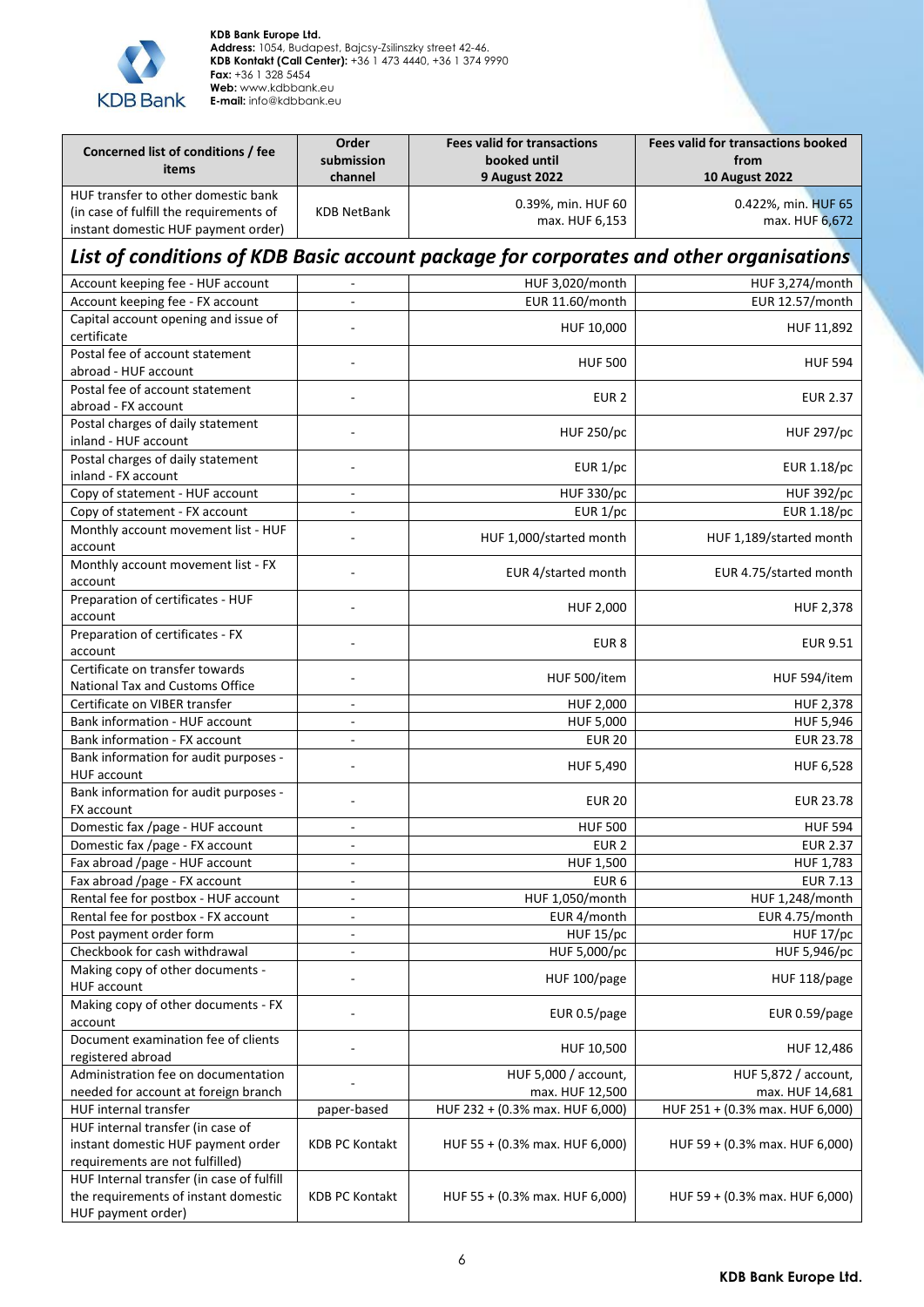

| Concerned list of conditions / fee                                      | Order<br>submission   | <b>Fees valid for transactions</b><br>booked until | <b>Fees valid for transactions booked</b><br>from |
|-------------------------------------------------------------------------|-----------------------|----------------------------------------------------|---------------------------------------------------|
| items                                                                   | channel               | 9 August 2022                                      | <b>10 August 2022</b>                             |
| HUF internal transfer (in case of                                       |                       |                                                    |                                                   |
| instant domestic HUF payment order<br>requirements are not fulfilled)   | <b>KDB NetBank</b>    | HUF 16 + (0.3% max. HUF 6,000)                     | HUF 17 + (0.3% max. HUF 6,000)                    |
| HUF Internal transfer (in case of fulfill                               |                       |                                                    |                                                   |
| the requirements of instant domestic                                    | <b>KDB NetBank</b>    | HUF 16 + (0.3% max. HUF 6,000)                     | HUF 17 + (0.3% max. HUF 6,000)                    |
| HUF payment order)<br>HUF transfer between own accounts                 |                       | <b>HUF 114</b>                                     |                                                   |
| HUF transfer between own accounts                                       | paper-based           |                                                    | <b>HUF 123</b>                                    |
| (in case of instant domestic HUF                                        |                       |                                                    |                                                   |
| payment order requirements are not<br>fulfilled)                        | <b>KDB NetBank</b>    | <b>HUF 17</b>                                      | <b>HUF 18</b>                                     |
| HUF transfer between own accounts                                       |                       |                                                    |                                                   |
| (in case of fulfill the requirements of                                 | <b>KDB NetBank</b>    | <b>HUF 17</b>                                      | <b>HUF 18</b>                                     |
| instant domestic HUF payment order)                                     |                       |                                                    |                                                   |
| HUF transfer between own accounts<br>(in case of instant domestic HUF   |                       |                                                    |                                                   |
| payment order requirements are not                                      | <b>KDB PC Kontakt</b> | <b>HUF 17</b>                                      | <b>HUF 18</b>                                     |
| fulfilled)                                                              |                       |                                                    |                                                   |
| HUF transfer between own accounts                                       |                       |                                                    |                                                   |
| (in case of fulfill the requirements of                                 | <b>KDB PC Kontakt</b> | <b>HUF 17</b>                                      | <b>HUF 18</b>                                     |
| instant domestic HUF payment order)                                     |                       |                                                    |                                                   |
| FX internal transfer                                                    | paper-based           | EUR 16.90                                          | EUR 18.32                                         |
|                                                                         |                       | + (0.3% max. HUF 6,000)<br><b>EUR 16.90</b>        | $+$ (0.3% max. HUF 6,000)<br><b>EUR 18.32</b>     |
| FX internal transfer                                                    | <b>KDB PC Kontakt</b> | + (0.3% max. HUF 6,000)                            | + (0.3% max. HUF 6,000)                           |
|                                                                         |                       | <b>EUR 4.40</b>                                    | <b>EUR 4.77</b>                                   |
| FX internal transfer                                                    | <b>KDB NetBank</b>    | + (0.3% max. HUF 6,000)                            | + (0.3% max. HUF 6,000)                           |
| FX transfer between own accounts                                        | paper-based           | <b>EUR 1.10</b>                                    | <b>EUR 1.19</b>                                   |
| FX transfer between own accounts                                        | <b>KDB PC Kontakt</b> | <b>EUR 0.05</b>                                    | <b>EUR 0.06</b>                                   |
| FX transfer between own accounts                                        | <b>KDB NetBank</b>    | <b>EUR 0.05</b>                                    | <b>EUR 0.06</b>                                   |
| HUF transfer to other domestic bank                                     | paper-based           | 0.18% min. HUF 287<br>+ (0.3% max. HUF 6,000)      | 0.195% min. HUF 311<br>+ (0.3% max. HUF 6,000)    |
| HUF transfer to other domestic bank                                     |                       | 0.11% min. HUF 257                                 | 0.119% min. HUF 278                               |
| (in case of instant domestic HUF<br>payment order requirements are not  | <b>KDB NetBank</b>    | max. HUF 16,614                                    | max. HUF 18,016                                   |
| fulfilled)                                                              |                       | + (0.3% max. HUF 6,000)                            | + (0.3% max. HUF 6,000)                           |
| HUF transfer to other domestic bank                                     |                       | 0.11% min. HUF 257                                 | 0.119% min. HUF 278                               |
| (in case of fulfill the requirements of                                 | <b>KDB NetBank</b>    | max. HUF 16,614                                    | max. HUF 18,016                                   |
| instant domestic HUF payment order)                                     |                       | + (0.3% max. HUF 6,000)                            | $+$ (0.3% max. HUF 6,000)                         |
| HUF transfer to other domestic bank<br>(in case of instant domestic HUF |                       | 0.11% min. HUF 257                                 | 0.119% min. HUF 278                               |
| payment order requirements are not                                      | <b>KDB PC Kontakt</b> | max. HUF 16,614                                    | max. HUF 18,016                                   |
| fulfilled)                                                              |                       | $+$ (0.3% max. HUF 6,000)                          | $+$ (0.3% max. HUF 6,000)                         |
| HUF transfer to other domestic bank                                     |                       | 0.11% min. HUF 257                                 | 0.119% min. HUF 278                               |
| (in case of fulfill the requirements of                                 | <b>KDB PC Kontakt</b> | max. HUF 16,614                                    | max. HUF 18,016                                   |
| instant domestic HUF payment order)                                     |                       | + (0.3% max. HUF 6,000)                            | + (0.3% max. HUF 6,000)                           |
| Modification, revocation and recall of<br>transfer order (except VIBER) |                       | HUF 3,315/pc                                       | HUF 3,594/pc                                      |
|                                                                         |                       | 0.55% min. HUF 11,050                              | 0.596% min. HUF 11,982                            |
| <b>VIBER transfer</b>                                                   | paper-based           | max. HUF 110,500                                   | max. HUF 119,826                                  |
|                                                                         |                       | + (0.3% max. HUF 6,000)<br>0.38% min. HUF 11,050   | + (0.3% max. HUF 6,000)<br>0.412% min. HUF 11,982 |
| <b>VIBER transfer</b>                                                   | <b>KDB NetBank</b>    | max. HUF 110,500                                   | max. HUF 119,826                                  |
|                                                                         |                       | $+$ (0.3% max. HUF 6,000)                          | + (0.3% max. HUF 6,000)                           |
|                                                                         |                       | 0.38% min. HUF 11,050                              | 0.412% min. HUF 11,982                            |
| <b>VIBER transfer</b>                                                   | <b>KDB PC Kontakt</b> | max. HUF 110,500                                   | max. HUF 119,826                                  |
|                                                                         |                       | $+$ (0.3% max. HUF 6,000)                          | $+$ (0.3% max. HUF 6,000)                         |
| HUF transfer abroad                                                     |                       | 0.55% min. HUF 11,050                              | 0.596% min. HUF 11,982                            |
|                                                                         | paper-based           | max. HUF 110,500<br>+ (0.3%, max. HUF 6,000)       | max. HUF 119,826<br>+ (0.3%, max. HUF 6,000)      |
|                                                                         |                       |                                                    |                                                   |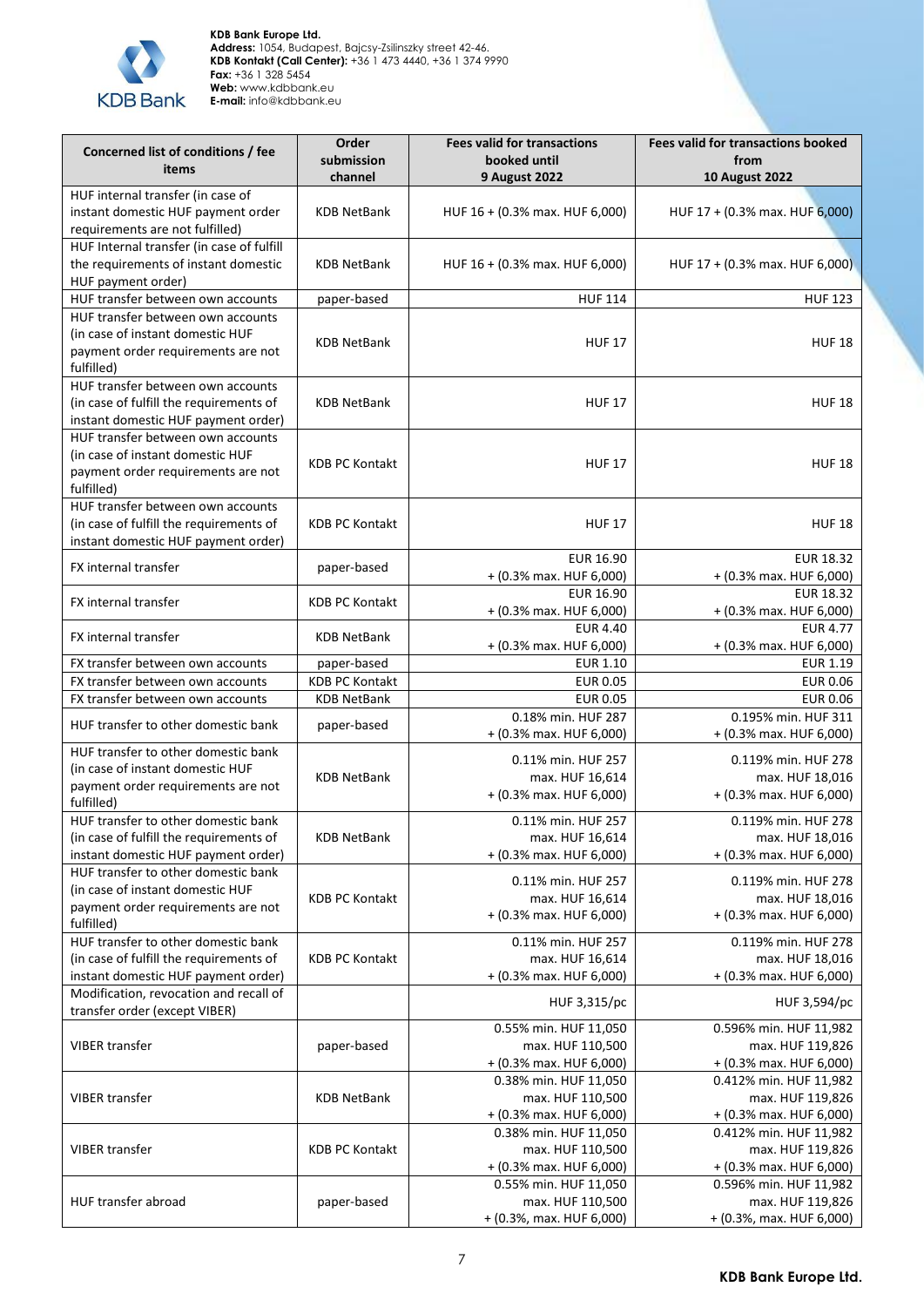

| Concerned list of conditions / fee                                          | Order                 | <b>Fees valid for transactions</b>             | <b>Fees valid for transactions booked</b>       |
|-----------------------------------------------------------------------------|-----------------------|------------------------------------------------|-------------------------------------------------|
| items                                                                       | submission            | booked until                                   | from                                            |
|                                                                             | channel               | <b>9 August 2022</b>                           | <b>10 August 2022</b>                           |
| FX transfer to other bank (except EUR                                       |                       | 0.22% min. EUR 22                              | 0.238% min. EUR 23.85                           |
| transfer to account kept with other                                         | paper-based           | max. EUR 287                                   | max. EUR 311.22                                 |
| bank to other EEA country)                                                  |                       | + (0.3% max. HUF 6,000)                        | + (0.3% max. HUF 6,000)                         |
| FX transfer to other bank (except EUR                                       |                       | 0.22% min. EUR 22                              | 0.238% min. EUR 23.85                           |
| transfer to account kept with other                                         | <b>KDB PC Kontakt</b> | max. EUR 287                                   | max. EUR 311.22                                 |
| bank to other EEA country)                                                  |                       | + (0.3% max. HUF 6,000)                        | + (0.3% max. HUF 6,000)                         |
| FX transfer to other bank (except EUR                                       |                       | 0.14% min. EUR 10<br>max. EUR 114              | 0.151% min. EUR 10.84                           |
| transfer to account kept with other<br>bank to other EEA country)           | <b>KDB NetBank</b>    |                                                | max. EUR 123.62                                 |
|                                                                             |                       | + (0.3% max. HUF 6,000)<br>0.18% min. EUR 0.80 | + (0.3% max. HUF 6,000)<br>0.195% min. EUR 0.80 |
| EUR transfer to account kept with                                           | paper-based           | max. EUR 287                                   | max. EUR 311.22                                 |
| other bank in other EEA country                                             |                       | + (0.3% max. HUF 6,000)                        | + (0.3% max. HUF 6,000)                         |
|                                                                             |                       | 0.11% min. HUF 257                             | 0.119% min. HUF 278                             |
| EUR transfer to account kept with                                           | <b>KDB PC Kontakt</b> | max. HUF 16,614                                | max. HUF 18,016                                 |
| other bank in other EEA country                                             |                       | + (0.3% max. HUF 6,000)                        | + (0.3% max. HUF 6,000)                         |
|                                                                             |                       | 0.11% min. HUF 257                             | 0.119% min. HUF 278                             |
| EUR transfer to account kept with                                           | <b>KDB NetBank</b>    | max. HUF 16,614                                | max. HUF 18,016                                 |
| other bank in other EEA country                                             |                       | + (0.3% max. HUF 6,000)                        | + (0.3% max. HUF 6,000)                         |
| Charge calculated by foreign bank (in                                       |                       |                                                |                                                 |
| case of bearing correspondent bank's                                        |                       | Effective cost                                 | Effective cost                                  |
| charges)                                                                    |                       | min EUR 22                                     | min EUR 23.85                                   |
| Subsequent data modification or                                             |                       |                                                |                                                 |
| revocation                                                                  |                       | <b>EUR 22</b>                                  | <b>EUR 23.85</b>                                |
| Data supply in case of incomplete                                           | $\sim$                | <b>EUR 22</b>                                  | <b>EUR 23.85</b>                                |
| payment order                                                               |                       |                                                |                                                 |
| In case of FX payment order - which is                                      |                       |                                                |                                                 |
| not considered as SEPA payment - to                                         |                       |                                                |                                                 |
| EU member states when IBAN                                                  |                       | Min. EUR 11                                    | Min. EUR 11.92                                  |
| account no. and BIC (SWIFT) are not                                         |                       |                                                |                                                 |
| indicated extra charge by foreign Bank                                      |                       |                                                |                                                 |
| Extra charge of urgent fulfilment                                           | $\blacksquare$        | <b>EUR 22</b>                                  | <b>EUR 23.85</b>                                |
| Credit of incoming foreign exchange                                         |                       |                                                |                                                 |
| transfers on FX account (except EUR                                         |                       | 0.075% min. EUR 0.5                            | 0.088% min. EUR 0.58                            |
| transfer received from other EEA                                            |                       | max. EUR 100                                   | max. EUR 117.45                                 |
| country)                                                                    |                       |                                                |                                                 |
| Credit of incoming foreign exchange<br>transfers on HUF account (except EUR |                       | 0.075% min. HUF 150                            |                                                 |
| transfer received from other EEA                                            |                       |                                                | 0.088% min. HUF 176                             |
| country)                                                                    |                       | max. HUF 20,000                                | max. HUF 23,490                                 |
| Cross border internal transfer - HUF                                        |                       |                                                |                                                 |
| transfer                                                                    | paper-based           | HUF 331 + (0.3% max. HUF 6,000)                | HUF 358 + (0.3% max. HUF 6,000)                 |
| Cross border internal transfer - HUF                                        |                       |                                                |                                                 |
| transfer                                                                    | KDB NetBank           | HUF 88 + (0.3% max. HUF 6,000)                 | HUF 95 + (0.3% max. HUF 6,000)                  |
| Cross border internal transfer - HUF                                        |                       |                                                |                                                 |
| transfer                                                                    | <b>KDB PC Kontakt</b> | HUF 88 + (0.3% max. HUF 6,000)                 | HUF 95 + (0.3% max. HUF 6,000)                  |
| Cross border internal transfer - FX                                         | paper-based           | EUR 1.10 + (0.3% max. HUF 6,000)               | EUR 1.19 + (0.3% max. HUF 6,000)                |
| transfer (except EUR)                                                       |                       |                                                |                                                 |
| Cross border internal transfer - FX                                         | <b>KDB NetBank</b>    | EUR 0.27 + (0.3% max. HUF 6,000)               | EUR 0.29 + (0.3% max. HUF 6,000)                |
| transfer (except EUR)                                                       |                       |                                                |                                                 |
| Cross border internal transfer - FX                                         | <b>KDB PC Kontakt</b> | EUR 0.27 + (0.3% max. HUF 6,000)               | EUR 0.29 + (0.3% max. HUF 6,000)                |
| transfer (except EUR)                                                       |                       |                                                |                                                 |
| Cross border internal transfer - EUR                                        | paper-based           | HUF 331 + (0.3%, max. HUF 6,000)               | HUF 358 + (0.3% max. HUF 6,000)                 |
| transfer                                                                    |                       |                                                |                                                 |
| Cross border internal transfer - EUR                                        | <b>KDB NetBank</b>    | HUF 88 + (0.3% max. HUF 6,000)                 | HUF 95 + (0.3% max. HUF 6,000)                  |
| transfer<br>Cross border internal transfer - EUR                            |                       |                                                |                                                 |
| transfer                                                                    | <b>KDB PC Kontakt</b> | HUF 88 + (0.3% max. HUF 6,000)                 | HUF 95 + (0.3% max. HUF 6,000)                  |
| Data supply in case of incomplete                                           |                       |                                                |                                                 |
| payment order                                                               |                       | <b>EUR 11</b>                                  | EUR 11.92                                       |
|                                                                             |                       |                                                |                                                 |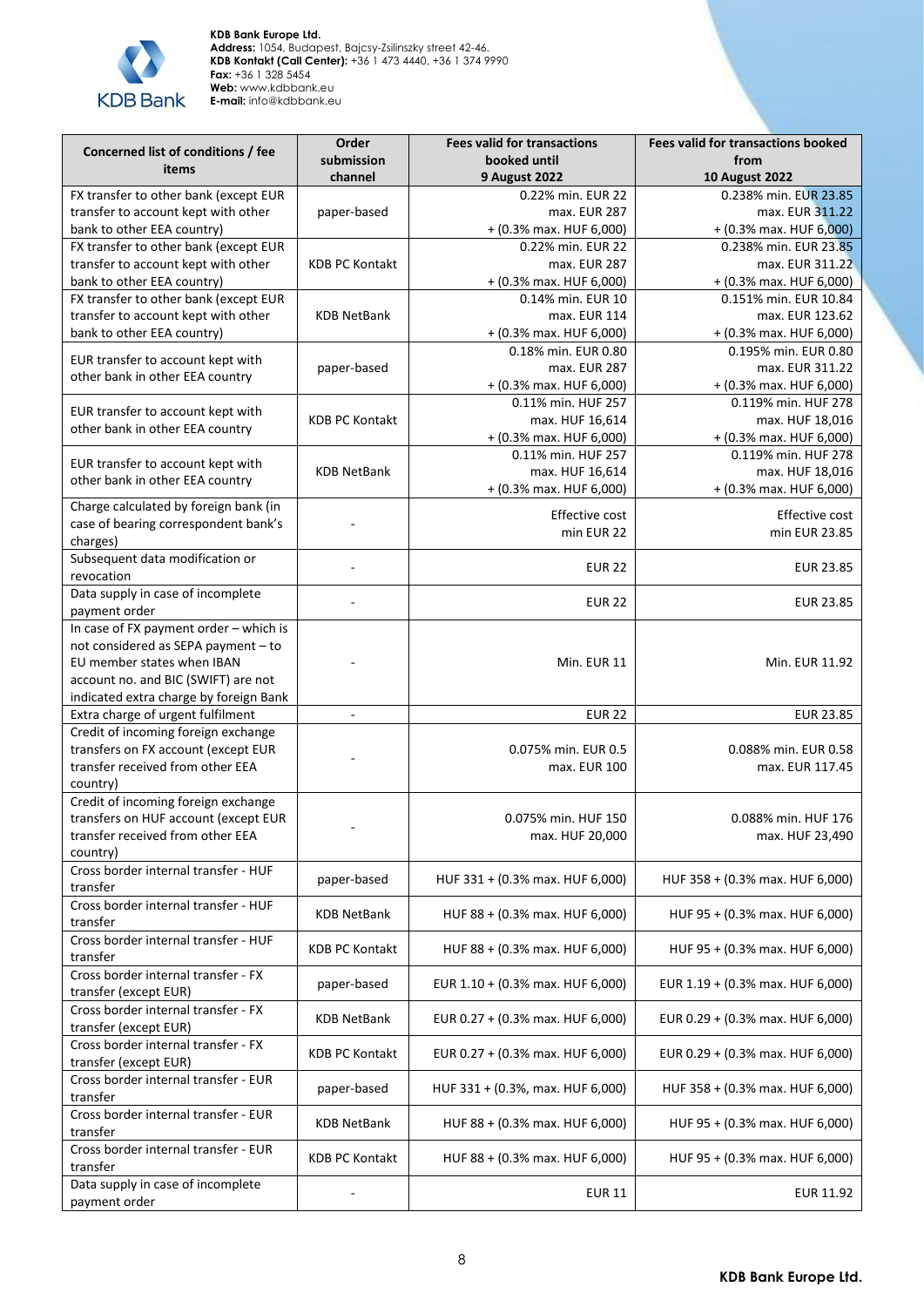

| Concerned list of conditions / fee                                                                                        | Order                    | <b>Fees valid for transactions</b>                                                         | <b>Fees valid for transactions booked</b>                                                  |
|---------------------------------------------------------------------------------------------------------------------------|--------------------------|--------------------------------------------------------------------------------------------|--------------------------------------------------------------------------------------------|
| items                                                                                                                     | submission               | booked until                                                                               | from                                                                                       |
|                                                                                                                           | channel                  | <b>9 August 2022</b>                                                                       | <b>10 August 2022</b>                                                                      |
| Modification, revocation before<br>processing                                                                             |                          | <b>EUR 22</b>                                                                              | <b>EUR 23.85</b>                                                                           |
| Door-to-door payment order - paper-<br>based and via KDB NetBank                                                          |                          | 0.22% min. HUF 552 + Post cost +<br>0.6%                                                   | 0.238% min. HUF 598 + Post cost +<br>0.6%                                                  |
| Credit of postal payment order (for<br>contract concluded before 16 Oct<br>2018)                                          |                          | <b>HUF 382</b>                                                                             | <b>HUF 414</b>                                                                             |
| Credit of postal payment order (for<br>contract concluded after 15 Oct<br>2018), in addition to the Hungarian<br>Post fee |                          | According to the valid and relevant<br>conditions of the Hungarian Post +<br>HUF 250 /item | According to the valid and relevant<br>conditions of the Hungarian Post +<br>HUF 286 /item |
| Fulfilment of domestic HUF standing<br>order                                                                              | paper-based              | 0.16% min. HUF 165<br>max. HUF 110,766<br>+ (0.3%, max. HUF 6,000)                         | 0.173% min. HUF 178<br>max. HUF 120,114<br>$+$ (0.3%, max. HUF 6,000)                      |
| Fulfilment of domestic HUF standing<br>order                                                                              | <b>KDB NetBank</b>       | 0.10% min. HUF 165<br>max. HUF 16,614<br>+ (0.3%, max. HUF 6,000)                          | 0.108% min. HUF 178<br>max. HUF 18,016<br>$+$ (0.3%, max. HUF 6,000)                       |
| Fulfilment of domestic HUF standing<br>order                                                                              | <b>KDB PC Kontakt</b>    | 0.10% min. HUF 165<br>max. HUF 16,614<br>+ (0.3%, max. HUF 6,000)                          | 0.108% min. HUF 178<br>max. HUF 18,016<br>+ (0.3%, max. HUF 6,000)                         |
| Standing order<br>modification/revocation on KDB<br>NetBank                                                               | <b>KDB NetBank</b>       | <b>HUF 20</b>                                                                              | <b>HUF 23</b>                                                                              |
| Set up hold funds via KDB NetBank                                                                                         | <b>KDB NetBank</b>       | <b>HUF40</b>                                                                               | <b>HUF47</b>                                                                               |
| Hold funds cancellation via KDB<br>NetBank                                                                                | <b>KDB NetBank</b>       | <b>HUF40</b>                                                                               | <b>HUF47</b>                                                                               |
| Domestic HUF group transfer - Within<br><b>KDB Bank</b>                                                                   | <b>KDB NetBank</b>       | HUF 16/item<br>+ (0.3%, max. HUF 6,000 /item)                                              | HUF 17/item<br>+ (0.3%, max. HUF 6,000 /item)                                              |
| Domestic HUF group transfer - To<br>other bank                                                                            | <b>KDB NetBank</b>       | 0.10% min. HUF 60/item<br>+ (0.3%, max. HUF 6,000 /item)                                   | 0.108% min. HUF 65/item<br>+ (0.3%, max. HUF 6,000 /item)                                  |
| Domestic HUF group transfer - Within<br><b>KDB Bank</b>                                                                   | <b>KDB PC Kontakt</b>    | HUF 16/item<br>+ (0.3%, max. HUF 6,000 /item)                                              | HUF 17/item<br>+ (0.3%, max. HUF 6,000 /item)                                              |
| Domestic HUF group transfer - To<br>other bank                                                                            | <b>KDB PC Kontakt</b>    | 0.10% min. HUF 60/item<br>+ (0.3%, max. HUF 6,000 /item)                                   | 0.108% min. HUF 65/item<br>+ (0.3%, max. HUF 6,000 /item)                                  |
| Fulfilment of direct debit                                                                                                | <b>KDB NetBank</b>       | HUF 40/item                                                                                | HUF 47/item                                                                                |
| Fulfilment of authorization on direct<br>debit (e.g. payment of utility bills) -<br>paper-based and via KDB NetBank       |                          | HUF 42/item<br>+ (0.3%, max. HUF 6,000 /item)                                              | HUF 49/item<br>+ (0.3%, max. HUF 6,000 /item)                                              |
| Modification or revocation of<br>authorization of direct debit via KDB<br>NetBank                                         | <b>KDB NetBank</b>       | <b>HUF 100</b>                                                                             | <b>HUF 118</b>                                                                             |
| Initiation of collection order based on<br>authorization letter                                                           |                          | <b>HUF 828/pc</b>                                                                          | <b>HUF 897/pc</b>                                                                          |
| Registration fee of authorization<br>letter                                                                               |                          | <b>HUF 828/pc</b>                                                                          | <b>HUF 897/pc</b>                                                                          |
| Initiation of official transfer/<br>collection order with execution<br>purpose                                            |                          | HUF 2,210                                                                                  | HUF 2,396                                                                                  |
| Initiation of Promissory Note<br>collection                                                                               |                          | HUF 2,210                                                                                  | HUF 2,396                                                                                  |
| KDB PC Kontakt Midi - monthly fee                                                                                         | ÷,                       | <b>HUF 1,436+VAT</b>                                                                       | <b>HUF 1,557+VAT</b>                                                                       |
| KDB PC Kontakt - contracting fee                                                                                          | $\bar{a}$                | <b>HUF 8,840+VAT</b>                                                                       | <b>HUF 9,586+VAT</b>                                                                       |
| KDB PC Kontakt - monthly fee                                                                                              | $\blacksquare$           | <b>HUF 2,762+VAT</b>                                                                       | <b>HUF 2,995+VAT</b>                                                                       |
| Full SMS service (credits and debits)                                                                                     | $\overline{\phantom{a}}$ | HUF 1,436/month                                                                            | HUF 1,557/month                                                                            |
| Mini SMS service (only debits)                                                                                            | $\blacksquare$           | HUF 1,105/month                                                                            | HUF 1,198/month                                                                            |
| Authentication tool (ViCA) registration<br>fee - normal fee                                                               |                          | HUF 1,500                                                                                  | HUF 1,719                                                                                  |
| Replacement of authentication tool<br>(ViCA) (request for new registration<br>password) - normal fee                      |                          | HUF 1,500                                                                                  | HUF 1,719                                                                                  |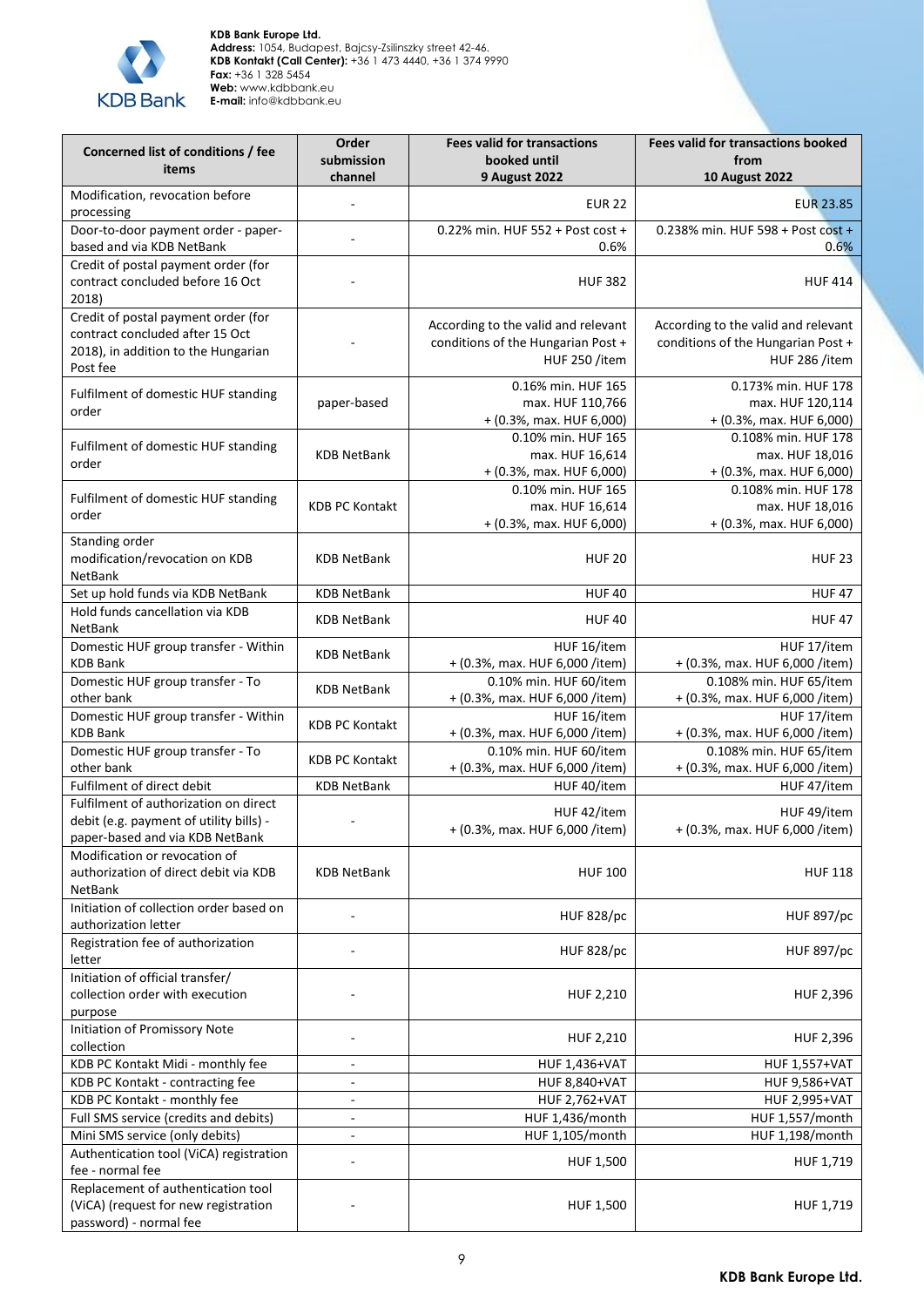

| Concerned list of conditions / fee<br>items                                                                                 | Order<br>submission<br>channel | <b>Fees valid for transactions</b><br>booked until<br><b>9 August 2022</b> | <b>Fees valid for transactions booked</b><br>from<br><b>10 August 2022</b> |
|-----------------------------------------------------------------------------------------------------------------------------|--------------------------------|----------------------------------------------------------------------------|----------------------------------------------------------------------------|
| Reactivation of blocked                                                                                                     |                                |                                                                            |                                                                            |
| authentication tool (ViCA) due to the<br>user's fault - normal fee                                                          |                                | HUF 1,500                                                                  | <b>HUF 1,719</b>                                                           |
| HUF cash deposit                                                                                                            | $\frac{1}{2}$                  | 0.05% min. HUF 200                                                         | 0.059% min. HUF 237                                                        |
| HUF cash withdrawal                                                                                                         | $\frac{1}{2}$                  | 0.20% min. HUF $300 + 0.6%$                                                | 0.237% min. HUF 356 + 0.6%                                                 |
| USD/EUR cash withdrawal                                                                                                     | $\frac{1}{2}$                  | 0.50% min. EUR $2 + 0.6%$                                                  | 0.594% min. EUR 2.37 + 0.6%                                                |
| CHF/GBP cash withdrawal                                                                                                     | ÷,                             | 0.75% min. EUR $2 + 0.6%$                                                  | 0.891% min. EUR 2.37 + 0.6%                                                |
| Extra charge of urgent case - HUF<br>withdrawal                                                                             |                                | 0.20%                                                                      | 0.237%                                                                     |
| Extra charge of urgent case - FX<br>withdrawal                                                                              |                                | 0.50%                                                                      | 0.594%                                                                     |
| Business - Card issuance fee                                                                                                | $\blacksquare$                 | HUF 13,500                                                                 | HUF 16,054                                                                 |
| Business - Yearly fee from the 2nd<br>year                                                                                  |                                | HUF 13,500                                                                 | HUF 16,054                                                                 |
| Postal charges of bankcard / PIN code<br>to inland                                                                          |                                | <b>HUF 940</b>                                                             | HUF 1,019                                                                  |
| Storage of bankcard / PIN code<br>(monthly)                                                                                 |                                | HUF 200/month                                                              | HUF 237/month                                                              |
| Charges of repeated posting of<br>bankcard / PIN code                                                                       |                                | HUF 1,000                                                                  | HUF 1,189                                                                  |
| Card reissue fee                                                                                                            | $\blacksquare$                 | HUF 2,000                                                                  | HUF 2,378                                                                  |
| Reprint of PIN code                                                                                                         | $\overline{\phantom{0}}$       | <b>HUF 500</b>                                                             | <b>HUF 594</b>                                                             |
| Card emergency issuance fee                                                                                                 | $\overline{\phantom{0}}$       | <b>HUF 3,500</b>                                                           | HUF 4,162                                                                  |
| Cash withdrawal in own ATM                                                                                                  |                                | HUF 200 + 0.20%<br>min. HUF 400 (+ 0.6%)                                   | HUF 237 + 0.237%<br>min. HUF 475 (+ 0.6%)                                  |
| Cash withdrawal in other domestic<br>ATM                                                                                    |                                | HUF 200 + 0.20%<br>min. HUF 600 (+ 0.6%)                                   | HUF 237 + 0.237%<br>min. HUF 713 (+ 0.6%)                                  |
| Cash withdrawal abroad in ATM<br>(except EUR cash withdrawal abroad<br>in EEA country in ATM)                               |                                | HUF $1,200 + 0.10\% + 0.6\%$                                               | HUF 1,427 + 0.118% + 0.6%                                                  |
| EUR cash withdrawal abroad in EEA<br>country in ATM                                                                         |                                | HUF 200 + 0.20%<br>min. HUF 600 (+ 0.6%)                                   | HUF 237 + 0.237%<br>min. HUF 713 (+ 0.6%)                                  |
| Limit modification fee                                                                                                      | ÷,                             | <b>HUF 150</b>                                                             | <b>HUF 178</b>                                                             |
| <b>Balance inquiry in Hungary</b>                                                                                           |                                | <b>HUF50</b>                                                               | <b>HUF 59</b>                                                              |
| Cash withdrawal on POS in other bank                                                                                        |                                | HUF 300 + 0.50%                                                            | HUF 356 + 0.594%                                                           |
| or Post office                                                                                                              |                                | min. HUF 500 (+ 0.6%)                                                      | min. HUF 594 (+ 0.6%)                                                      |
| Cash withdrawal abroad on POS<br>(except EUR cash withdrawal abroad<br>in EEA country on POS)                               |                                | HUF 2,000 + 0.10% + 0.6%                                                   | HUF $2,378 + 0.118\% + 0.6\%$                                              |
| EUR cash withdrawal abroad in EEA                                                                                           |                                | HUF 300 + 0.50%                                                            | HUF 356 + 0.594%                                                           |
| country on POS                                                                                                              |                                | min. HUF 500 (+ 0.6%)                                                      | min. HUF 594 (+ 0.6%)                                                      |
| Emergency card replacement                                                                                                  |                                | <b>EUR 220</b>                                                             | EUR 261.62                                                                 |
| Emergency cash advance                                                                                                      |                                | <b>EUR 170</b><br>(max. 1,000 USD can be taken)                            | EUR 202.16<br>(max. 1,000 USD can be taken)                                |
| Receding from emergency card<br>replacement or cash withdrawal                                                              |                                | <b>EUR 55</b>                                                              | EUR 65.40                                                                  |
| Copy of sales receipt                                                                                                       |                                | HUF 5,000                                                                  | HUF 5,946                                                                  |
|                                                                                                                             |                                | <b>Micro 4 PLUS account package</b>                                        |                                                                            |
| Package keeping fee                                                                                                         |                                | <b>HUF 463</b>                                                             | <b>HUF 530</b>                                                             |
| HUF transfer to other domestic bank                                                                                         | paper-based                    | 0.46% min. HUF 463<br>+ (0.3% max. HUF 6,000)                              | 0.527% min. HUF 530<br>+ (0.3% max. HUF 6,000)                             |
| HUF transfer to other domestic bank<br>(in case of instant domestic HUF<br>payment order requirements are not<br>fulfilled) | <b>KDB NetBank</b>             | 0.46% min. HUF 254<br>+ (0.3% max. HUF 6,000)                              | 0.527% min. HUF 291<br>$+$ (0.3% max. HUF 6,000)                           |
| HUF transfer to other domestic bank<br>(in case of fulfill the requirements of<br>instant domestic HUF payment order)       | <b>KDB NetBank</b>             | 0.46% min. HUF 254<br>+ (0.3% max. HUF 6,000)                              | 0.527% min. HUF 291<br>+ (0.3% max. HUF 6,000)                             |